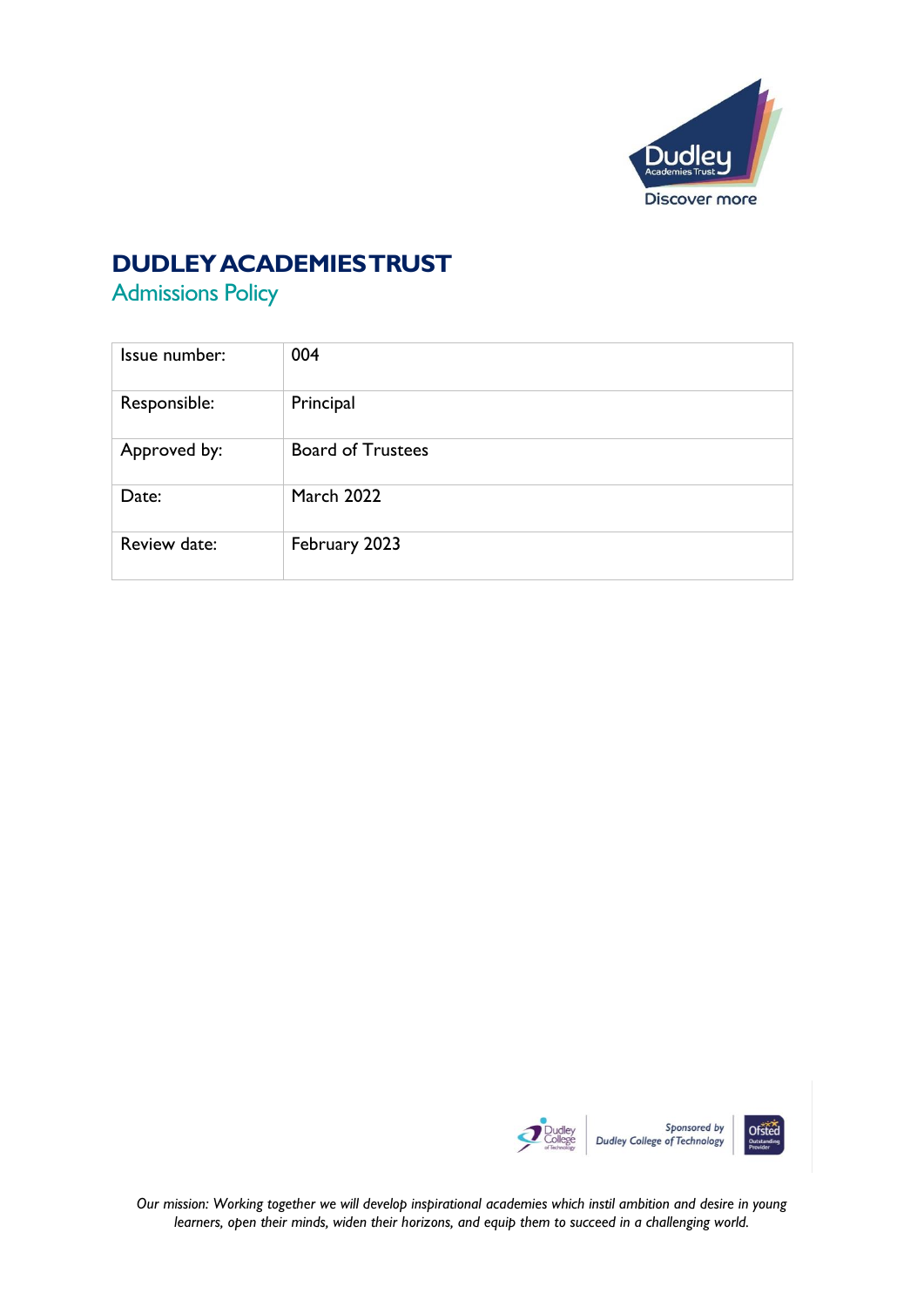# **Contents**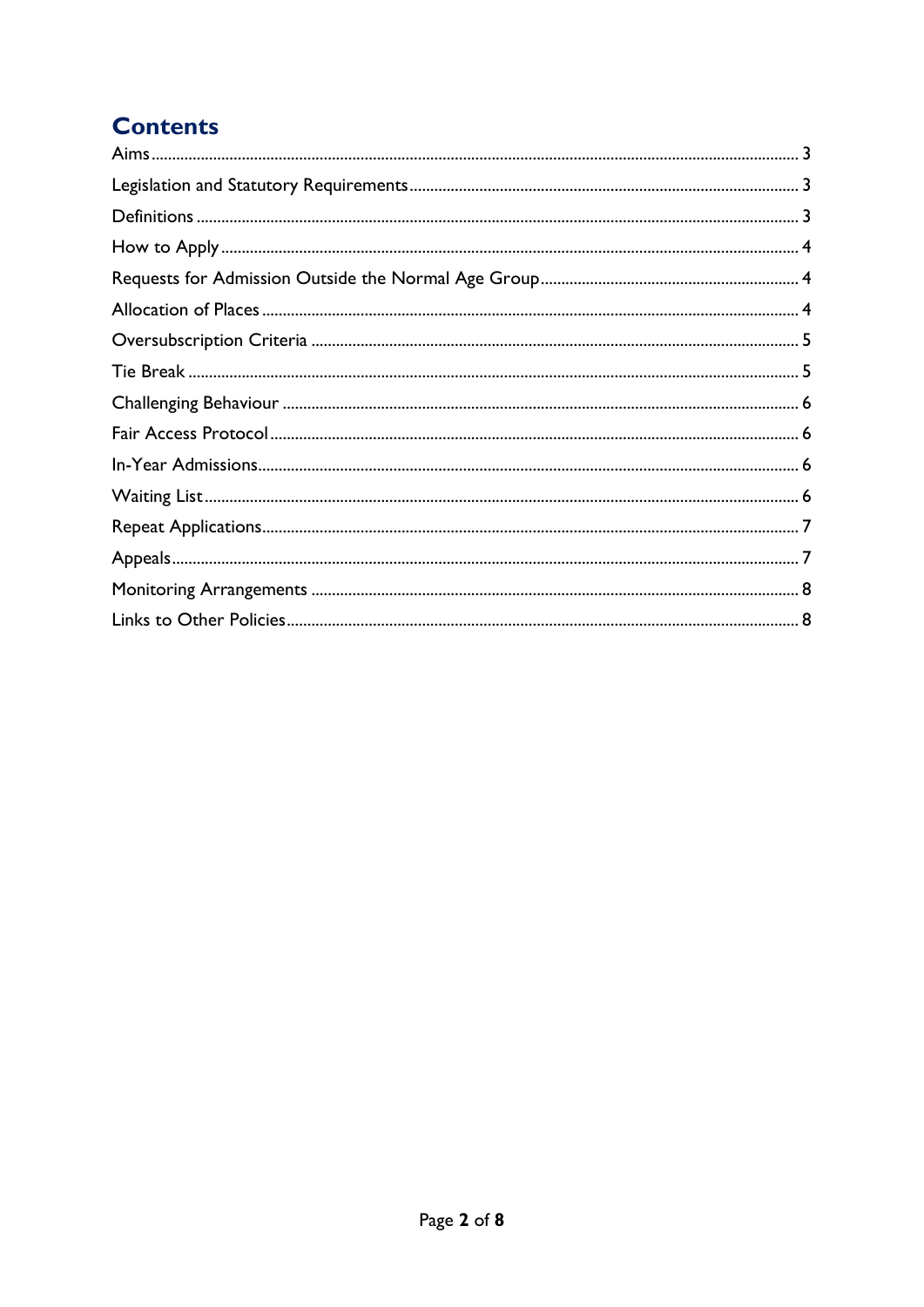St James Academy is a member of Dudley Academies Trust which operates several academies in the West Midlands region. The admissions policy aims to make clear the admissions process, maximise the opportunity to meet parental preferences and to meet the individual needs of learners wherever possible.

### <span id="page-2-0"></span>**Aims**

This policy aims to:

- Explain **how to apply** for a place at the academy (school).
- Set out the academy's **arrangements for allocating places to the learners** who apply.
- Explain **how to appeal** against a decision not to offer your child a place.

### <span id="page-2-1"></span>**Legislation and Statutory Requirements**

This policy is based on the following advice from the Department for Education (DfE):

- [School Admissions Code](https://www.gov.uk/government/publications/school-admissions-code--2) 2021
- [School Admission Appeals Code](https://www.gov.uk/government/publications/school-admissions-appeals-code)

As an academy, we are required by our funding agreement to comply with these codes, and with the law relating to admissions as set out in the **School Standards and Framework Act** [1998.](http://www.legislation.gov.uk/ukpga/1998/31/contents) This policy complies with our funding agreement and articles of association.

## <span id="page-2-2"></span>**Definitions**

The **normal admissions round** is the period during which parents/carers can apply for state-funded school places at the school's normal point of entry, using the common application form provided by their home local authority.

**Looked after children** are children who, at the time of making an application to a school, are:

- In the care of a local authority, or
- Being provided with accommodation by a local authority in exercise of its social services functions.

A child is regarded as having been in state care outside of England and if they were in the care of or were accommodated by a public authority, a religious organisation, or any other provider of care whose sole or main purpose is to benefit society.

**Previously looked after children** are children who were looked after, but ceased to be so because they:

- Were adopted under the [Adoption Act 1976](http://www.legislation.gov.uk/ukpga/1976/36/contents) or the Adoption and Children Act [2002,](http://www.legislation.gov.uk/ukpga/2002/38/contents) or
- Became subject to a child arrangements order, or
- Became subject to a special guardianship order

A child reaches **compulsory school age** on the prescribed day following their fifth birthday (or on their fifth birthday if it falls on a prescribed day). The prescribed days are 31 December, 31 March and 31 August.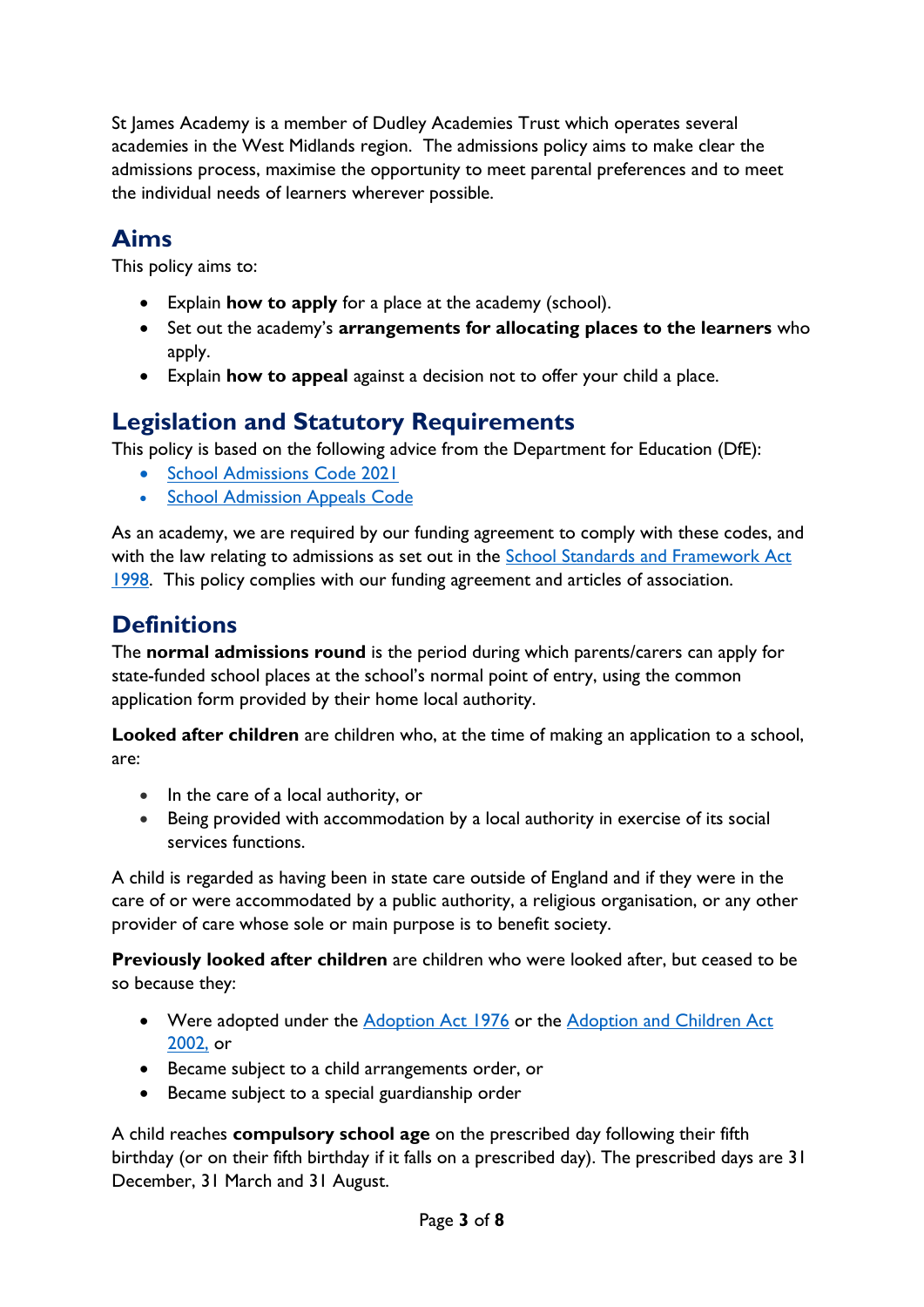### <span id="page-3-0"></span>**How to Apply**

For applications in the normal admissions round you should use the application form provided by your home local authority (regardless of which local authority the schools are in). You can use this form to express your preference for a minimum of 3 state-funded schools, in rank order. Further details and timescales are set out in the local authority's coordinated scheme which is available from [The School Admissions Service.](https://www.dudley.gov.uk/residents/learning-and-school/school-information/school-admissions/) 

There is no charge or cost related to the admission of a child to a school.

Copies of school catchment area maps are available from the local authority or the academy.

Applications for places will be made in accordance with Dudley local authority's coordinated admission arrangements and will be made on the Common Application Form (CAF) provided and administered by the local authority. The CAF can be found by visiting [https://www.dudley.gov.uk/admissions.](https://www.dudley.gov.uk/admissions)

Alternatively, parents/carers can contact the academy who will provide them with a copy of the form.

### <span id="page-3-1"></span>**Requests for Admission Outside the Normal Age Group**

Parents/carers are entitled to request a place for their child outside of their normal age group, for example, if the child is gifted and talented or has experienced problems such as ill health.

Decisions on requests for admission outside the normal age group will be made based on the circumstances of each case and in the best interests of the child concerned. In accordance with the [School Admissions Code,](https://www.gov.uk/government/publications/school-admissions-code--2) this will include taking account of:

- Parents/carers views
- Information about the child's academic, social, and emotional development
- Where relevant, their medical history and the views of a medical professional
- Whether they have previously been educated out of their normal age group
- Whether they may naturally have fallen into a lower age group if it were not for being born prematurely
- The principal's views

Wherever possible, requests for admission outside a child's normal age group will be processed as part of the main admissions round. They will be considered based on the admission arrangements laid out in this policy, including the oversubscription criteria listed below. Applications will not be treated as a lower priority if parents/carers have made a request for a child to be admitted outside the normal age group.

Parents/carers will always be informed of the reasons for any decision on the year group a child should be admitted to. Parents/carers do not have a right to appeal if they are offered a place at the academy, but it is not in their preferred age group.

### <span id="page-3-2"></span>**Allocation of Places**

The academy has an agreed admission number of **180** learners for entry in Year 7.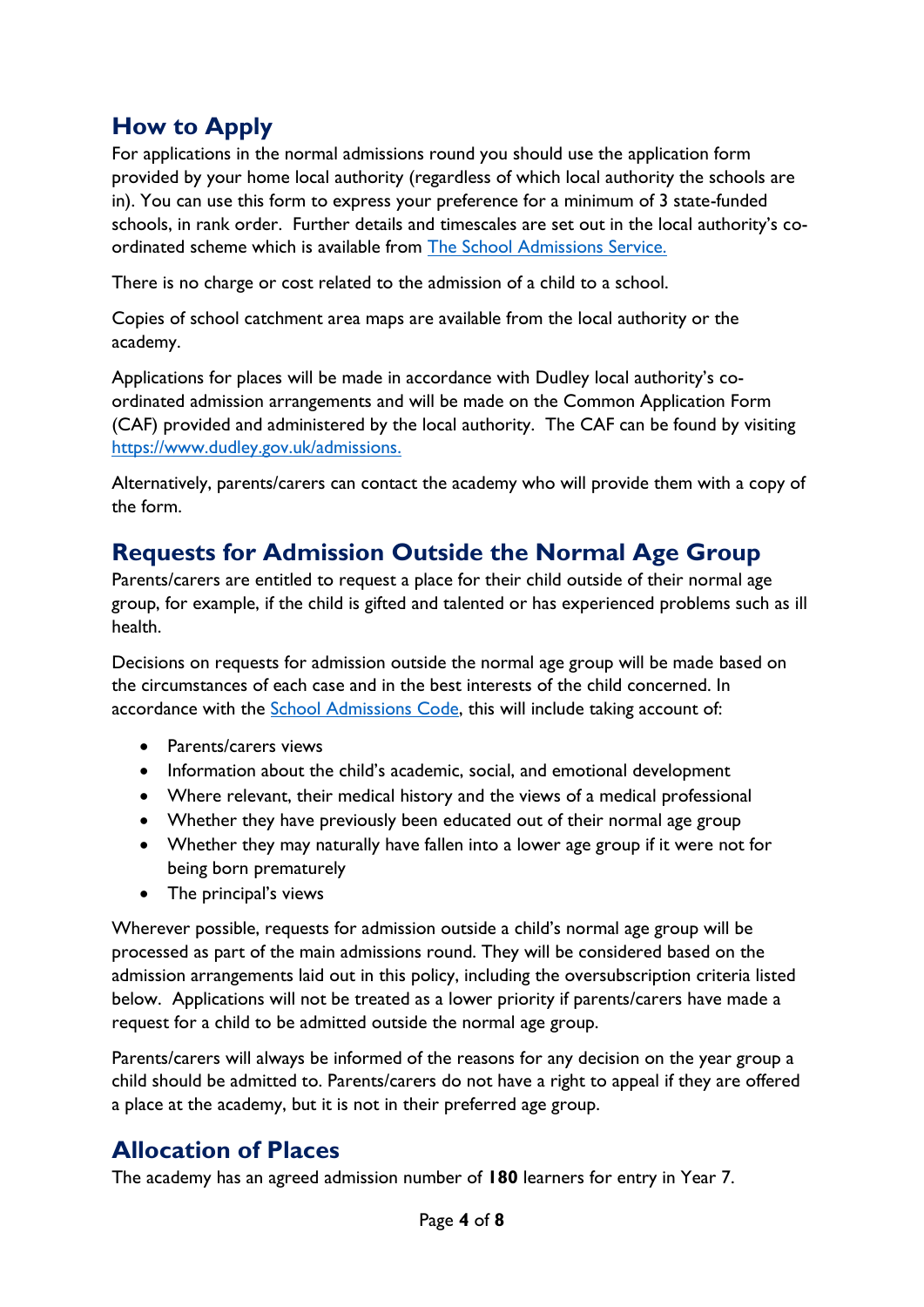# <span id="page-4-0"></span>**Oversubscription Criteria**

All children whose education health and care (EHC) plan names the school, will be admitted before any other places are allocated.

If the school is not oversubscribed, all applicants will be offered a place.

Where applications for admission exceed the number of places available, the following criteria will be applied in the order set out below to decide which children to admit:

- Highest priority will be given to looked after children and all previously looked after children but immediately after being Looked After became subject to an adoption, child arrangement, or special guardianship order.
- Priority will next be given to learners with a "serious and ongoing medical condition" where St James Academy is the most appropriate setting to meet the condition. Parents/carers must provide supportive information from the child's Hospital Consultant at the time of application. Applicants should also indicate why St James Academy is the most appropriate setting to meet their medical need. The academy will not seek to obtain medical evidence on behalf of parents/carers.
- Priority will next be given to children with siblings at the academy. Siblings include step siblings, foster siblings, adopted siblings and other children living permanently at the same address. Priority will not be given to children with siblings who are former learners of the academy.
- In each category, priority will be given to those living nearest the academy, with those living nearer being accorded the higher priority. The distance measured will be by straight line measurement in metres from the home address to the main entrance to the academy.

Late applications will not be considered until offers have been made to on time applicants and in accordance with the dates set out in the [Admission Scheme.](https://www.dudley.gov.uk/residents/learning-and-school/school-information/school-admissions/)

There will, however, be exceptional circumstances in which a late application will be considered alongside those applications that were made within the deadline.

In each circumstance supportive documentary evidence must be provided by the parent/carer at the time of application.

## <span id="page-4-1"></span>**Tie Break**

In the case of 2 or more applications that cannot be separated by the oversubscription criteria outlined above, the academy will use the distance between the academy and a child's home as a tie breaker to decide between applicants. Priority will be given to children who live closest to the academy. Distance will be measured in a straight line from the child's home address to the main entrance to the academy**.** A child's home address will be where they are resident for most nights in a normal school week.

Where the distance between 2 children's homes and the academy is the same, random allocation will be used to decide between them. This process will be independently verified.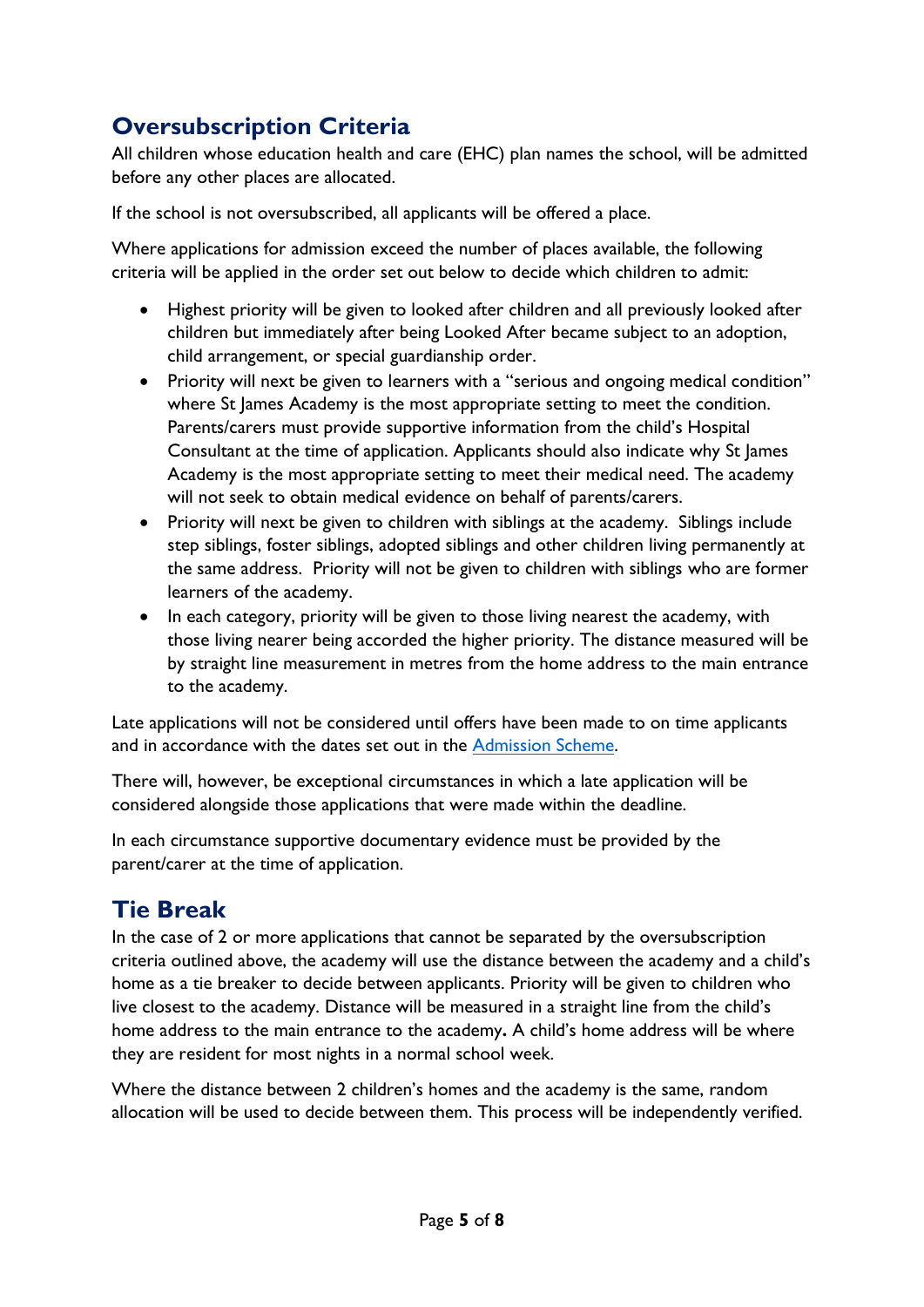## <span id="page-5-0"></span>**Challenging Behaviour**

We will not refuse to admit a child on behavioural grounds in the normal admissions round or at any point in the normal year of entry. We may refuse admission in certain cases where the specific criteria listed in the [School Admissions Code \(paragraph 3.8\)](https://assets.publishing.service.gov.uk/government/uploads/system/uploads/attachment_data/file/1001050/School_admissions_code_2021.pdf) apply, i.e. where [section 87 of the School Standards and Framework Act 1998](https://www.legislation.gov.uk/ukpga/1998/31/section/87) is engaged.

We may refuse admission for an in-year applicant for a year group that is not the normal point of entry, only in such a case that we have good reason to believe that the child may display challenging behaviour that may adversely affect the provision we can offer. In this case, we will refer these learners to the [Fair Access Protocol.](https://assets.publishing.service.gov.uk/government/uploads/system/uploads/attachment_data/file/1012993/FAP_Guidance.pdf) We will not refuse admission on these grounds to looked after children, previously looked after children and children with EHC plans listing the academy.

#### <span id="page-5-1"></span>**Fair Access Protocol**

We participate in Dudley Metropolitan Borough Council's (DMBC) [Fair Access Protocol.](https://www.dudley.gov.uk/residents/learning-and-school/school-information/school-admissions/changing-schools/#:~:text=In%20accordance%20with%20Government%20Legislation,school%20as%20quickly%20as%20possible.) This helps ensure that all children, including those who are unplaced and vulnerable, or having difficulty in securing a school place in-year, get access to a school place as quickly as possible.

#### <span id="page-5-2"></span>**In-Year Admissions**

Parents/carers can apply for their child at any time outside the normal admissions round. As is the case in the normal admissions round, all children whose EHC plans name the school, will be admitted.

Likewise, if there are spaces available in the year group you are applying for, your child will always be offered a place.

If there are no spaces available at the time of your application, you can request that your child's name be added to a waiting list for the relevant year group. When a space becomes available it will be filled by one of the learners on the waiting list in accordance with the oversubscription criteria listed above. Priority will not be given to children on the basis that they have been on the waiting list the longest.

Applications for school places from parents/carers must be made on the In-Year application form available from Dudley Local Authority School Admissions Service 0300 555 2345. The academy will consider each application. If more than one application has been received and only one place is available, the criteria given in this admissions policy will be used to decide.

Parents/carers will be notified of the outcome of their in-year application in writing within 15 school days.

Parents/carers whose application is turned down are entitled to appeal.

### <span id="page-5-3"></span>**Waiting List**

Where the academy has been oversubscribed in the normal admissions round and places have been refused to some applicants, unsuccessful applicants will have the opportunity to ask for their child's name to be added to a waiting list which will be compiled in accordance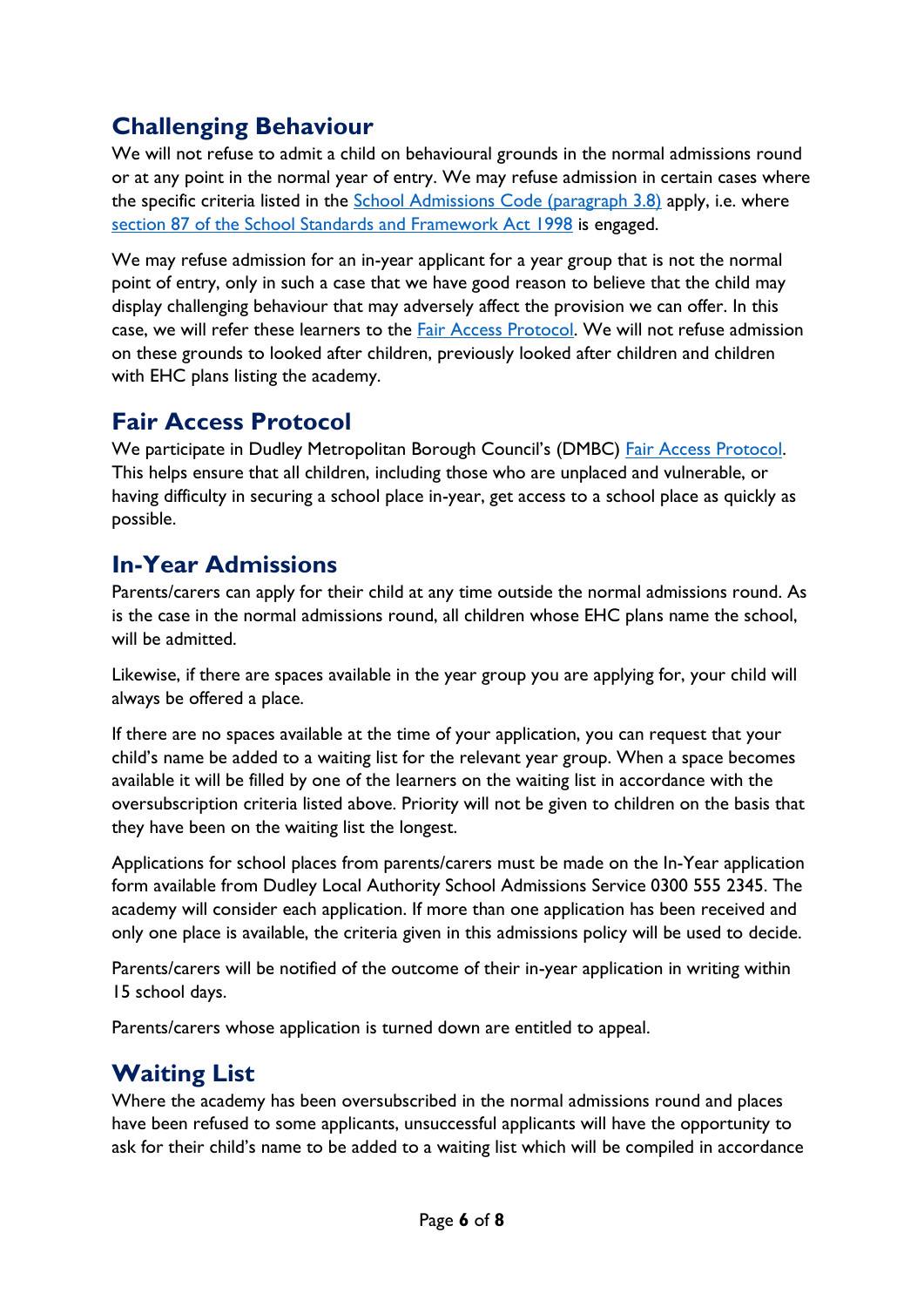with the over subscription criteria. Any places which become available will be filled from the waiting list.

The waiting list will be prioritised according to the admission criteria and not by reference to the date of joining the waiting list. It should be noted that a child's position on the list can move up or down at any time, for example by learners moving into the area who qualify for a higher criterion or by parents/carers deciding to remove their child's name from the waiting list.

Any waiting list will be maintained for the academic year. Inclusion on a school's waiting list does not mean that a place will eventually become available there. A child's position on a waiting list is not fixed and is subject to change during the year i.e., they can go up or down the list.

### <span id="page-6-0"></span>**Repeat Applications**

It is not the Trust's policy to consider repeat applications in the same academic year unless there have been significant and material changes in the circumstances of the applicant.

# <span id="page-6-1"></span>**Appeals**

If your child's application for a place at the academy is unsuccessful, you will be informed why admission was refused and given information about the process for hearing appeals. If you wish to appeal, you must set out the grounds for your appeal in writing and send it to the following address:

School Admissions Team Council House Priory Road Dudley DY1 1HF

Telephone: 0300 555 2345 Email: [admissions.cs@dudley.gov.uk](mailto:admissions.cs@dudley.gov.uk) Website: [www.dudley.gov.uk/admissions](http://www.dudley.gov.uk/admissions)

The academy will establish an independent appeals panel to hear the appeal. The panel will decide whether to uphold or dismiss the appeal. Where a panel upholds the appeal, the academy is required to admit the child.

The arrangements for appeals will be in line with the [Code of Practice on School](https://assets.publishing.service.gov.uk/government/uploads/system/uploads/attachment_data/file/389388/School_Admissions_Code_2014_-_19_Dec.pdf) Admission [Appeals.](https://assets.publishing.service.gov.uk/government/uploads/system/uploads/attachment_data/file/389388/School_Admissions_Code_2014_-_19_Dec.pdf)

Parents/carers who want to appeal will normally have **20 school days**, after receiving notification of a place not being offered, to lodge an appeal.

Parents/carers wishing to appeal against an admission decision should send a completed appeal form to the address detailed on the offer letter. Other documents may be submitted in support of an appeal and should be lodged no less than **5 school days** before the appeal hearing.